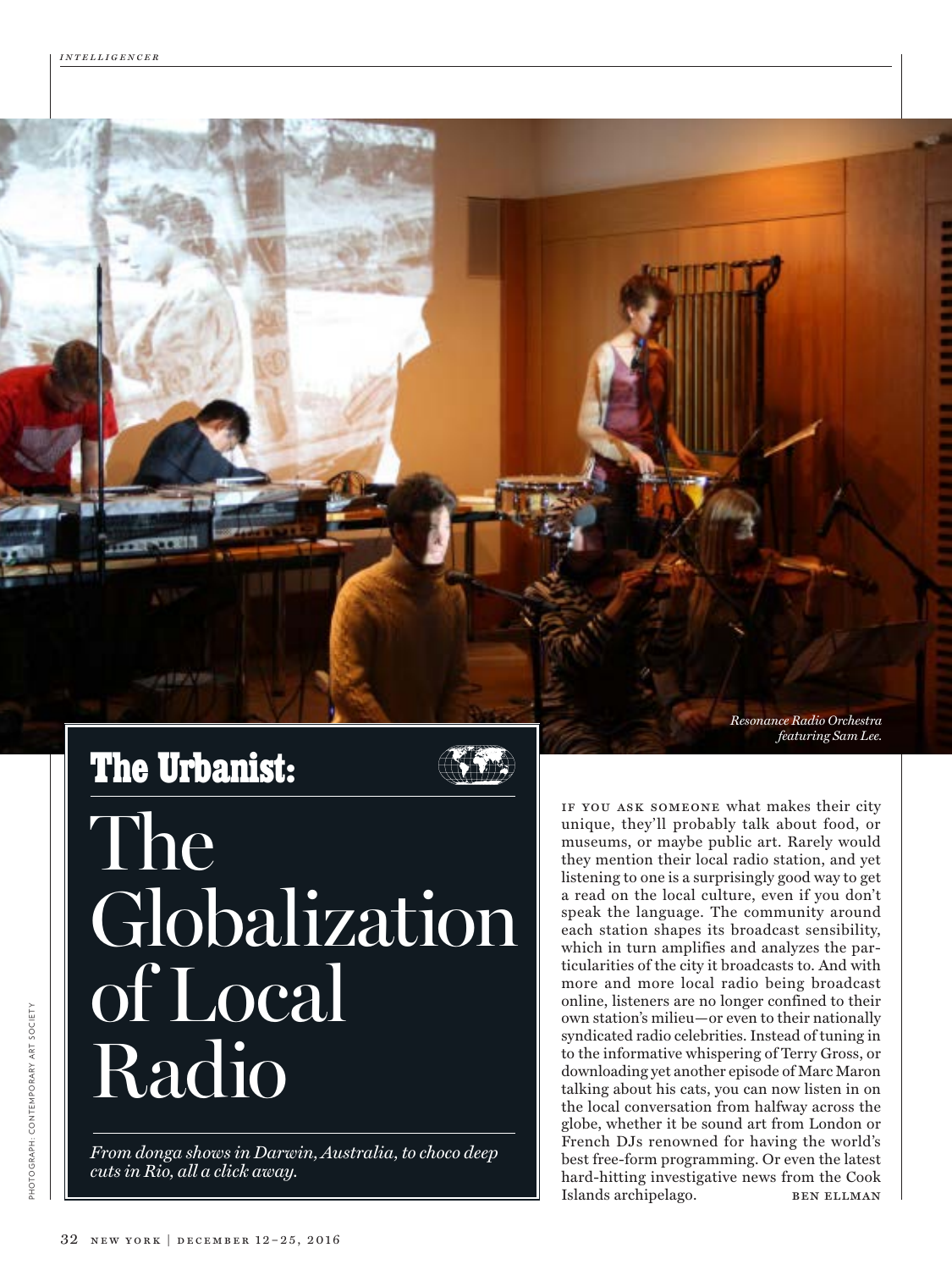## **You're Listening to…**

Eleven local stations from London to Darwin, Australia.

#### **Resonance FM**  London

The volunteer-run station is known for "soundscapes." Imagine the way *Radiolab* is edited to be textured and to tickle the ear, then multiply by 100. LISTEN: "Isotopica"

Visual artist Simon Tyszko takes listeners on "sonic detours." Half field interview, half guided mediations, he captures the sounds of the city, from a conversation on the way to a pub to the scrape of boots against the pagements. Airs every Sunday, 9 a.m. *resonancefm.com*

#### **Radio Orange**  Vienna

The community broadcaster for Vienna's ever-growing refugee community, with 150 programs in 25 languages.

LISTEN: "New Life in Vienna" The closest thing to understanding the bureaucratic nightmare of being a new immigrant might be this weekly howto bullentin, full of practical information, obtaining access to basics like medical and mental-health care and child care and filing asylum documents, broadcast in German, Arabic, Dari, and Somali, and English, one after another. Airs Fridays, 11-11:30 a.m. *o94.at*

#### **FIP** Paris

The purist ideal of free-form DJ-ing: A 20-minute set could start with a movement of Mozart's Requiem and end with '50s boogie-woogie. LISTEN: "Sous les Jupes de FIP" (Under the Skirts of FIP) Themed playlists that coincide with current events, holidays, or

*Lot Radio*

commemorate the death of notable artists. Airs every Monday, 2 p.m. *fipradio.fr*

#### **Berlin Community Radio**  Berlin

A three-year-old online-only station heavy on Berlin's post-Kraftwerk electronic music and politically progressive Englishlanguage talk shows. LISTEN: "You're Worth It"

Dedicated to relaxation—particularly through the soothing gentle-whisper phenomenon known as ASMR ("autonomous sensory meridian response"). One post-US-election show featured poetry on selfdetermination and a breathy reading of Tocqueville's *Democracy in America*. Airs every other Tuesday, 1 p.m. *berlincommunityradio.com*

#### **106FM IDC International Radio**  Tel Aviv, Israel

One of Israel's roughly 16 college radio stations, operating from the College of Management in Rishon LeZion, plays underground and emerging Israeli bands, alongside news, sports, and cultural programming, all in English. LISTEN: "Only In Israel" All of the 106FM stations invite students that tell stories of their experiences after completing their compulsory military service. "The most common topic is 'What am I going to do now?'" says Maya Kosover, a former station manager. *106FM.co.il*

#### **Radio Chanson**

Moscow The unofficial station of Putin's

working-class base plays gritty, wistful ballads peppered with prison jargon. This is music designed to put hair on your chest and make you cry at the same time; Putin's reportedly a fan.

LISTEN: "Chanson of the Year" A playlist of the 12 most popular hits of the previous week where listeners can vote for their favorite song via text message. It's sort of like *TRL* … if *TRL* sounded like a vodka-soaked bar fight. Airs Fridays at 10 a.m. *radioshanson.fm*

#### **105.7 ABC Darwin**  Darwin, Australia

Howard Stern–style talk radio from the Australian outback. "I take the piss as much as possible," says Richard Margetson, the station's morning host. "I get gags in, I'll get a hook in the mouth to pull them away from standard political journalist conversation.

LISTEN: "Show Us Your Donga" A double-entendred home-tour show with a hillbilly edge. A donga is a small sheet-metal hut commonly used by

**Puerto Rican Boogaloo to 1980s French ska in Twelve Steps** Paris's FIP DJ's take pride in their wide-ranging taste. Here, a sample playlist from Friday, December 2.

"I Like It Like That" Pete Rodriguez "Sad Nile" the Polyversal Souls "Feminine Feline" Sophie Daum "Megapolis" Robin Gael "Blues Music" G Love and Special Sau "All That Glitters" Death in Vegas

"African Dialects" Peter Kind

"Touchez Pas au Grisbi" Jean Winer "California Soul" Marlena Shaw "Dazed and Confused" Hannah Williams and the Affirmation "Funky Miracle" The M "Mi Ma Kpe Dji" Picoby Band D Abomey "Who Let the Let It" Jim Murple Memoria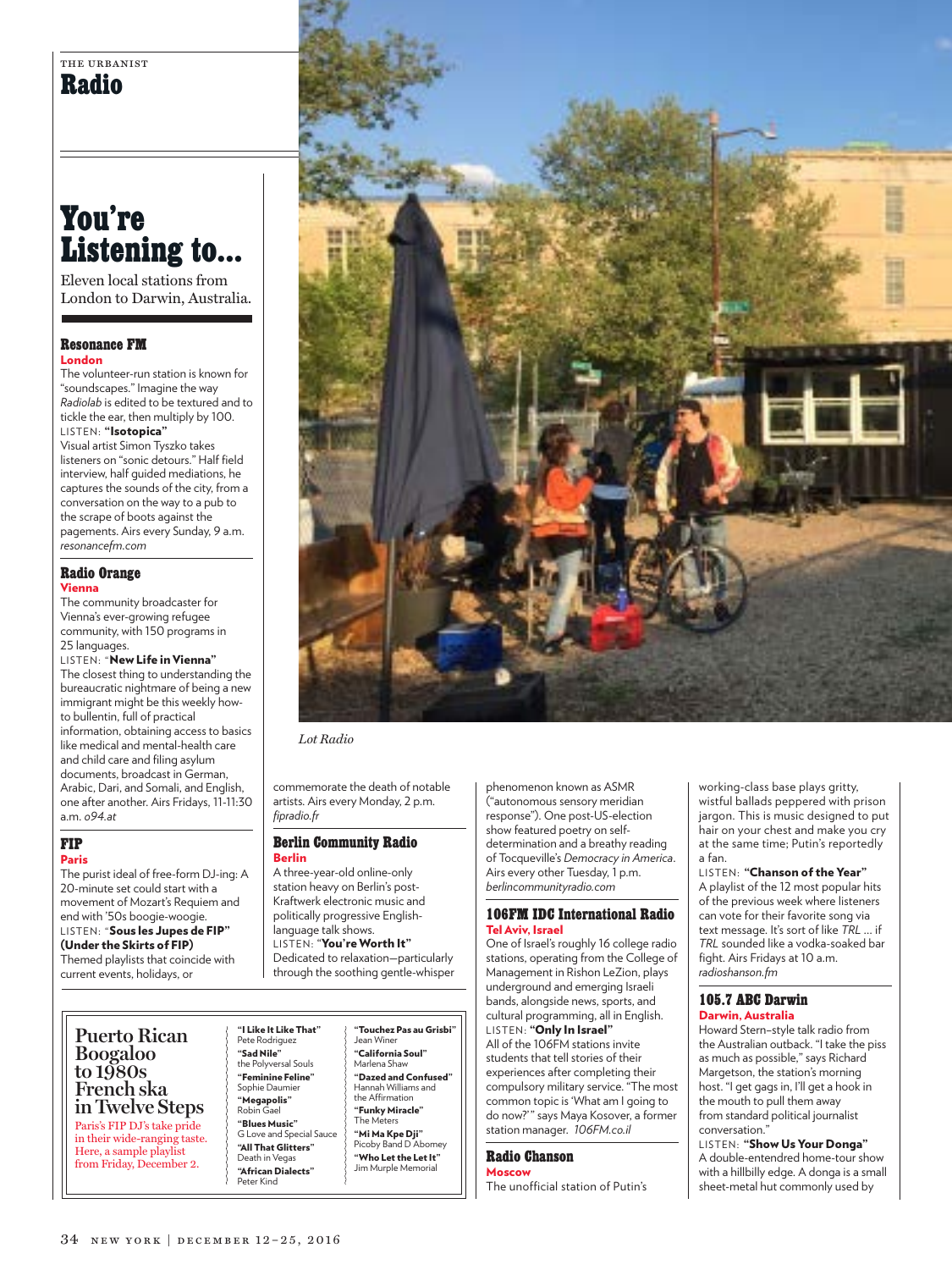

transient laborers and often impressively decked out. Episodes are uploaded to Facebook, so listeners can see every *Mad Max–*inspired architectural detail. New episodes premiere Friday and are archived online. *www.abc.net.au/darwin/*

#### **Matariki FM** Avarua, Cook Islands

Like a tiki drink poured directly into the ear, Matariki FM, broadcasting from the capital city of the tiny archipelago nation of the Cook Islands, plays a daily rotation of Polynesian music. It's also one of the few places locals can go to hear accountability journalism aired during the morning show. listen: ""Manea Foods Kai-Ti **Time**"A breakfast show with a mix of headline news, local music, and hardhitting political coverage, including interviews with local politicians and commentators. Hot issues right now, says William Framhein, the station's director, include "immigration, borrowing beyond our means, financial sector–offshore tax-haven facilities, and depopulation." Airs Monday

through Friday, at 12:30 p.m. *www.matarikifm.co.ck*

#### **Lot Radio** Brooklyn

The Greenpoint station broadcasts electronic music, with video footage, live to the internet from a shipping container planted on a small triangleshaped lot with plastic flamingos, a hammock, and wooden church pews. It's radio station as public gathering place. Since February, it's grown from a place where a local collective play weekly sets to a destination for international DJs. The whole enterprise, founded by the Belgian-born François Vaxelaire, sustains itself through a coffee kiosk, where every doughnut, latte, and espresso sold translates to an advertisement-free live feed. LISTEN: "Joakim"

Hosted by the eponymous French DJ. The first hour is dedicated to a theme, such as "soul and jazz protest songs," or a question: "Is 1983 the best year for Italo disco?" During the second hour he DJs a set of new and up-and-

radio on the inside, coffee on the outside.

> coming electronic music from around the world. Airs once a month, every second Wednesday and is archived *online. thelotradio.com*

#### **94.1 Roquette Pinto** Rio de Janeiro

Brazil's version of a golden-oldies station plays deep cuts of samba, choro, and other traditional Brazilian genres.

LISTEN: "Roda de Choro" Focusing on the roots of choro, which date back to the late 19th century. The word *choro* roughly translates to "cry," but there's nothing mournful about these jazzy, textured songs played on wind instruments and guitars by ensembles of up to ten people. Airs Sundays, 6 a.m., and is archived online. *fm94.rj.gov.br*

#### **Hit 96.7, Dubai** United Arab Emirates

Middle-Eastern pop with an international flavor, DJs hopscotch across cultures and sometimes play globalized blends that can't quite be placed. An Euro-sounding pop song might have malayalam lyrics, with the occasional English "hey" and "yeah" dropped in.

#### LISTEN: "Jam With Hit"

The drive-time program hosted by DJ Nimmy is quinessential globalized radio, featuring Musicology With Nimmy, devoted to playing chart toppers from every continent, K-Pop to Taylor Swif. Airs Monday through Friday, 5AM to 8AM. and is archived online. *http://hit967.ae/*

### **Appalachia's Best Hip-hop Show**

Direct from the Department of Corrections.

the prime listening time for WMMT, a tiny station broadcasting out of Whitesburgh, Kentucky, starts at 7 p.m. on Monday nights, when around 6,000 listeners tune in for the region's only rap show, "Hip Hop from the Hilltop." The station's audience comes largely from six nearby supermax prisons, who stay tuned in for "Calls From Home" at 10 p.m., a program that plays greetings from prisoners' families recorded earlier that evening. According to WMMT's station manager, Elizabeth Sanders, the idea started naturally. "One night in 1999, we got a call during the hiphop show, and it was a woman who said, 'Hey, my brother is locked up at Red Onion state prison and he listens to the hip-hop show every night. Can I give him a shout-out?'" Seventeen years and thousands of shoutouts later, "Calls From Home" has become a staple of regional broadcasting. "It's heartbreaking when younger kids call for their uncle or their dad. They will recite their ABCs or say that they can't wait to see them."